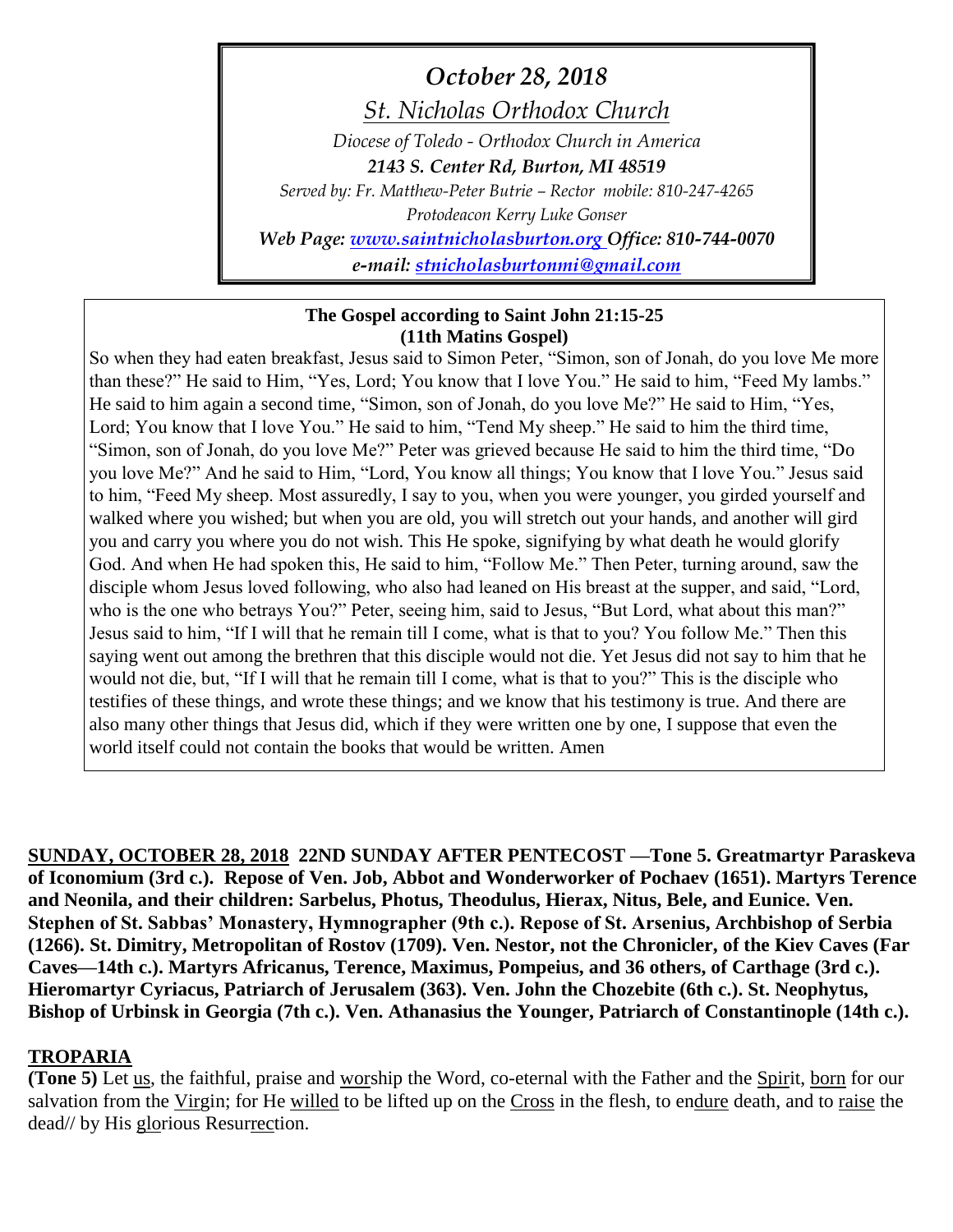**(Tone 4)** Most wise and all-praised martyr of Christ, Paraskeva, / by accepting courage and laying aside weakness, / you vanquished the devil / and shamed the tyrant, crying out: / "Come rend my body with your sword and burn it with fire, for I go rejoicing to Christ my bridegroom." //By her prayers, O Christ God, save our souls.

**(Tone 4)** In truth you were revealed to your flock as a rule of faith, a model of meekness, and teacher of abstinence, so you won the heights by humility, and riches by poverty, O Holy Father Nicholas, intercede with Christ God to save our souls.

# **KONTAKION**

**(Tone 6)** Protection of Christians never failing, Mediatress before the Creator, ever constant. Do not despise the voice of prayer of sinners, but in your goodness come to help us who faithfully call upon you. Hasten to entreat, hurry to pray, O Theotokos, interceding always for those honor you.

## **The Prokeimenon in the Fourth Tone: God is wondrous in His Saints, / the God of Israel.** *v:* **Bless God in the churches, the Lord from the fountains of Israel.**

**THE READING FROM THE SECOND EPISTLE OF PAUL TO THE CORINTHIANS (6:1-10)** *Brethren:* Working together with Christ, then, we entreat you not to accept the grace of God in vain. For He says, "At the acceptable time I have listened to you, and helped you on the day of salvation." Behold, now is the acceptable time; behold, now is the day of salvation. We put no obstacle in any one's way, so that no fault may be found with our ministry, but as servants of God we commend ourselves in every way: through great endurance, in afflictions, hardships, calamities, beatings, imprisonments, tumults, labors, watching, hunger; by purity, knowledge, forbearance, kindness, the Holy Spirit, genuine love, truthful speech, and the power of God; with the weapons of righteousness for the right hand and for the left; in honor and dishonor, in ill repute and good repute. We are treated as impostors, and yet are true; as unknown, and yet well known; as dying, and behold we live; as punished, and yet not killed; as sorrowful, yet always rejoicing; as poor, yet making many rich; as having nothing, and yet possessing everything.

# *Alleluia, Tone 5*

- *v:* **I will sing of Thy mercies, O Lord, forever; with my mouth I will proclaim Thy truth from generation to generation.**
- *v:* **For Thou hast said: Mercy will be established forever; Thy truth will be prepared in the heavens.**

**THE HOLY GOSPEL ACCORDING TO SAINT LUKE (8:41-56)** And there came a man named Jairus, who was a ruler of the synagogue; and falling at Jesus' feet he besought him to come to his house, for he had an only daughter, about twelve years of age, and she was dying. As he went, the people pressed round him. And a woman who had had a flow of blood for twelve years and could not be healed by any one, came up behind him, and touched the fringe of his garment; and immediately her flow of blood ceased. And Jesus said, "Who was it that touched me?" When all denied it, Peter said, "Master, the multitudes surround you and press upon you!" But Jesus said, "Someone touched me; for I perceive that power has gone forth from me." And when the woman saw that she was not hidden, she came trembling, and falling down before him declared in the presence of all the people why she had touched him, and how she had been immediately healed. And he said to her, "Daughter, your faith has made you well; go in peace." While he was still speaking, a man from the ruler's house came and said, "Your daughter is dead; do not trouble the Teacher anymore." But Jesus on hearing this answered him, "Do not fear; only believe, and she shall be well." And when he came to the house, he permitted no one to enter with him, except Peter and John and James, and the father and mother of the child. And all were weeping and bewailing her; but he said, "Do not weep; for she is not dead but sleeping." And they laughed at him, knowing that she was dead. But taking her by the hand he called, saying, "Child, arise." And her spirit returned, and she got up at once; and he directed that something should be given her to eat. And her parents were amazed; but he charged them to tell no one what had happened.

**COMMUNION HYMN** Praise the Lord from the heavens! Praise Him in the highest! Alleluia, Alleluia, Alleluia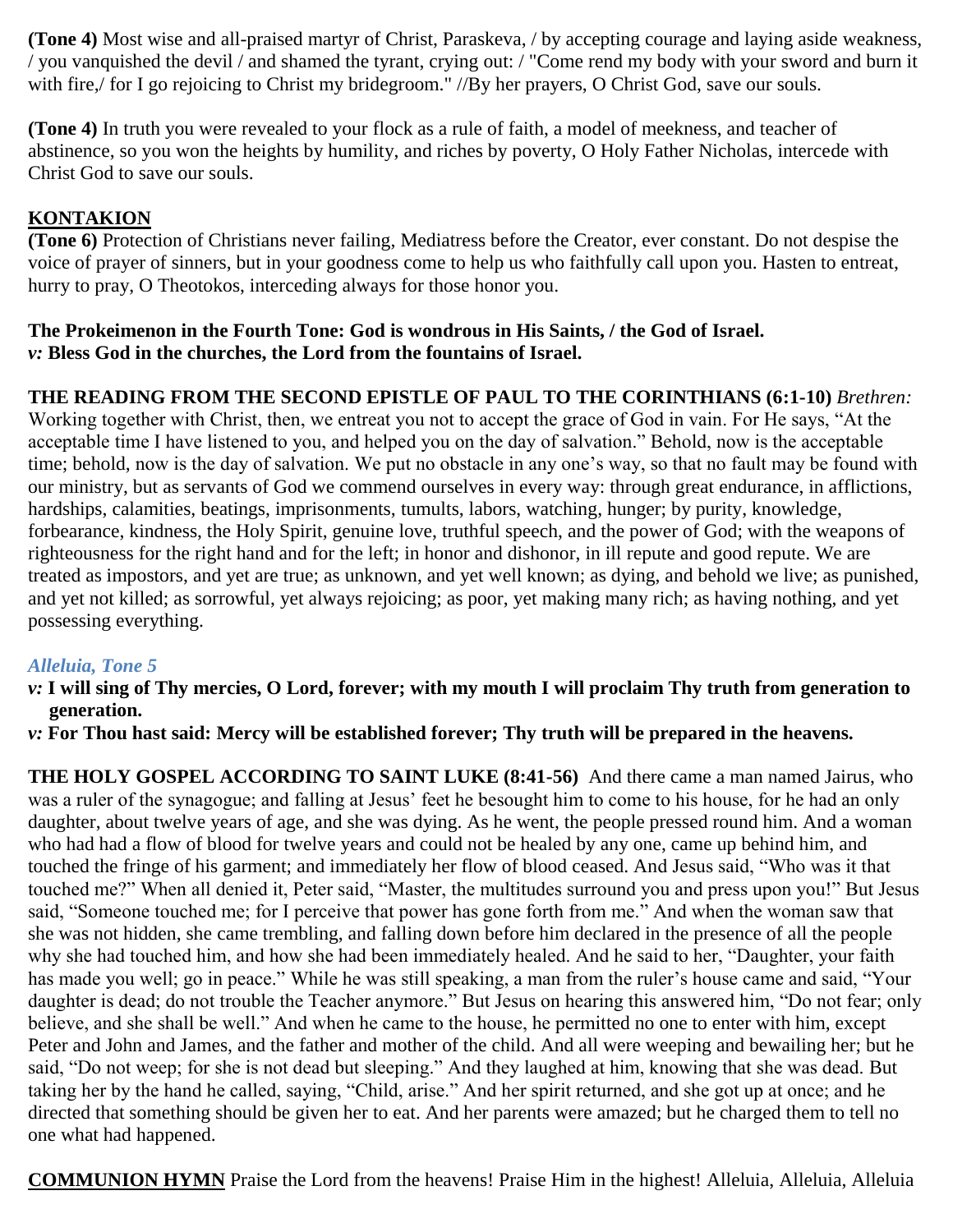### **A Prayer of St. John of Damascus before Holy Communion**

O Lord and Master Jesus Christ, our God, who alone has power to forgive the sins of men, do you, O Good One, who love mankind, forgive all the sins that I have committed in knowledge or in ignorance, and make me worthy to receive without condemnation your divine, glorious, immaculate and life-giving Mysteries; not unto punishment or unto increase of sin; but unto purification, and sanctification and a promise of your Kingdom and the Life to come; as a protection and a help to overthrow the adversaries, and to blot out my many sins. For you are a God of mercy and compassion and love toward mankind, and to you we send up glory, together with the Father and the Holy Spirit: now and ever, and unto ages of ages. Amen.

### **Another Prayer of St. John of Damascus before Holy Communion**

I stand before the gates of your Temple, and yet I refrain not from my evil thoughts. But do you, O Christ my God, who justified the publican, and had mercy on the Canaanite woman, and opened the gates of Paradise to the thief; open unto me the compassion of your love toward mankind, and receive me as I approach and touch you, like the sinful woman and the woman with the issue of blood; for the one, by embracing your feet received the forgiveness of her sins, and the other by but touching the hem of your garment was healed. And I, most sinful, dare to partake of your whole Body. Let me not be consumed, but receive me as you received them, and enlighten the perceptions of my soul, consuming the accusations of my sins: through the intercessions of Her who, without stain, gave you birth, and of the heavenly Powers: for you are blessed unto ages of ages. Amen.



# **CANDLE INTENTIONS FOR THE HEALTH AND BLESSINGS OF**

Health & God's blessings for Taras' birthday, October 27, 2018. Val & Nik Evanenko Fr. Tom, Fr. Dimitrie, Fr. Anthony, Aaron, Reggie, John, Alex, Rimi, Allen, Deborah, JoAnn, Susan, Luba, Kosta, David, Anna, Walt, Vladimir, Dorothy, Michael, Allison, Stojan, Mira, Bosa, Jeanette, Christopher, Ted, Marlene, Marcia, Joseph, Nicholas, Margaret, Gladys, my family and friends Joe Tome Special Intention Joe Tome Special Intention **Special Intention** Dennis, Sharon & Charlie Health & God's blessings for Nicolas Hovey from his Baba Bosa Kantar

### **CANDLE INTENTIONS FOR BLESSED REPOSE**

Blessed Repose & Memory for Luka Prusac Jernigan family Luka Prusac~ Blessed Repose~ Memory Eternal. Vječna ja Pamjat Stojan & Mira Prusac

# **ETERNAL LIGHT AT THE ALTAR**

Joshua Chaba~Health & Blessings Janja Beslach & family ခရွိက ခရွိက ခရွိက ခရွိက အိုလား အိုလား ခရွိက ခရွိက ခရွိက ခရွိက ခရွိက ခရွိက ခရွိက ခရွိက ခရွိက

**WELCOME** to all our friends and visitors. Please join us in our fellowship hall.

**COFFEE & DESSERTS** are provided today by the Pyatenko family in memory of Zina Pyatenko (6 mo.).

# **ELECTION OF PARISH COUNCIL, AUDITORS, LAY DELEGATES & NOMINATING COMMITTEE As of October 26, 2018 the nominees are:**

## **Parish Council Nominees (3 will be elected)**

Michelle Gerzevske Sharon Jernigan (term ending 2018) Fannia Young Kathy Gonser (term ending 2018) Cathy Steiner (term ending 2018)

**Auditors Nominees (1 need to be elected)**

Linda Branoff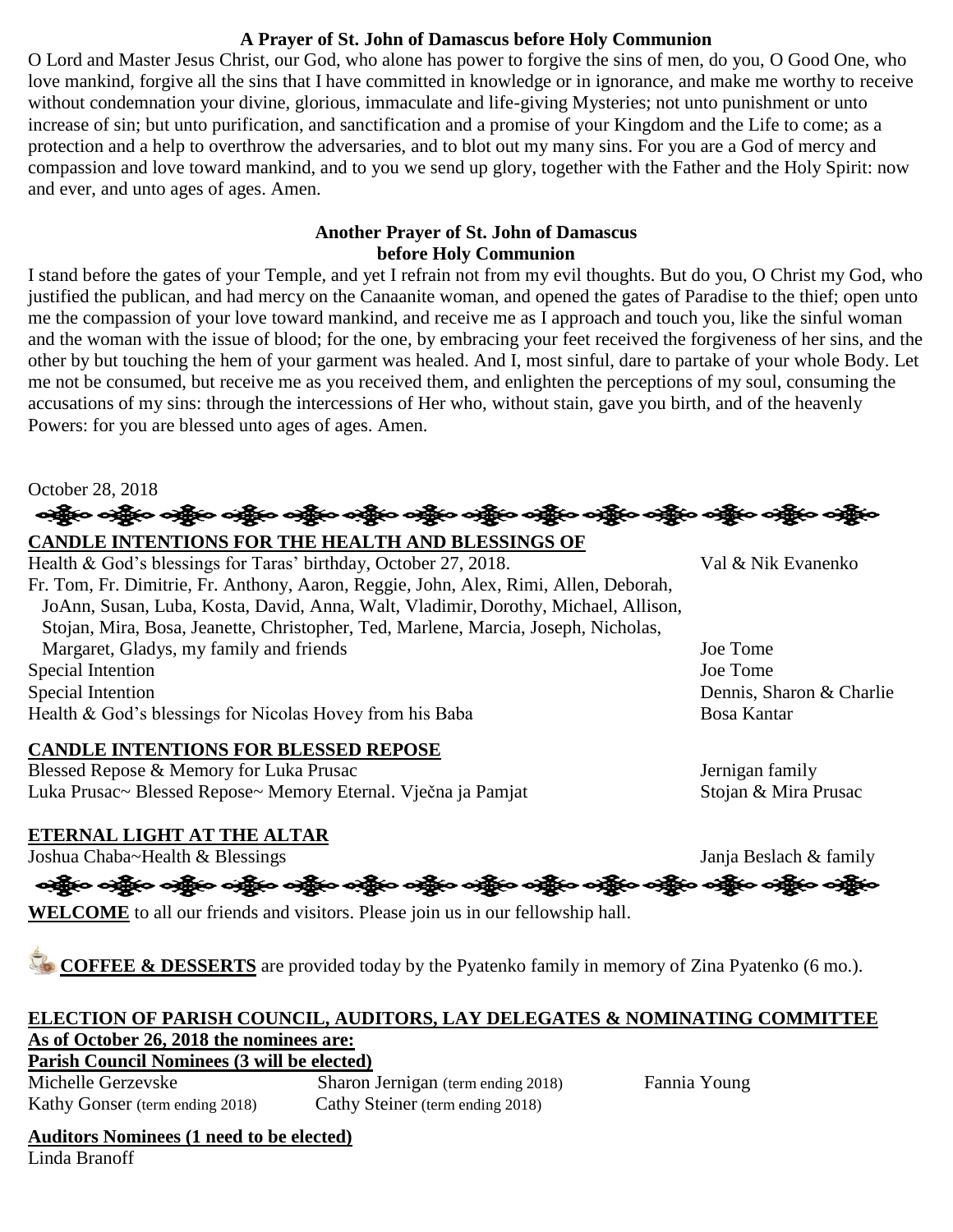Lay Delegate Nominees for the 2019 Diocesan Conference at St. Nicholas Church, Fort Wayne, IN in the fall of 2019: **2019 Diocesan Conference Lay Delegate Nominees (1 will be elected)**

Deborah Gonser-Adams J. Joseph Tome

#### **Nominating Committee Nominees (all are currently on the Nominating Committee):**

Deborah Gonser-Adams Paul Brayan Christine Panoff Fred Paul J. Joseph Tome

*If your name is listed above and you do not wish to run for the parish council or auditor OR if you would like to nominate someone, please call the parish office at 810-744-0070.*

**The annual elections will take place on Sunday, November 4.***\*\*\*Absentee Ballots are available.\*\*\**

#### **To vote at this meeting, you must meet these requirements from the Parish Bylaws (rev. 2013): Article VI - Parish Members in Good Standing**

- 1. A member of the parish "in good standing" must be 18 years of age or over and must be baptized and chrismated (confirmed) in the Orthodox Church or have been duly and properly received, if a convert, into the Church according to the decisions of the parish priest and, if necessary, the Diocesan Bishop…
- 3. A member of the parish must make Holy Confession and receive Holy Communion at least once a year especially during Great Lent or Holy Week.

Additionally, a parish member must sign a Pledge card.

**THANK YOU** Tom & Christy Panoff and Angelo & Christine Panoff would like to thank the entire St. Nicholas parish community for all the prayers and support for their son and grandson, Andrew Thomas Panoff, as he bravely battled cancer this summer. The prayers and encouragement provided great comfort to Andrew, his parents, his sisters Ellie & Anna, and his grandparents during this difficult time. May Andrew's memory be eternal. Bog da Prosti

**NORTH END SOUP KITCHEN** Please come & minister to Christ with our brothers & sisters November 1<sup>st</sup> (North End Soup Kitchen) and November  $20<sup>th</sup>$  (St. George at the North End Soup Kitchen) from 9 am -12:30 pm.

**HOPE IN A BOX** is collecting **socks** for the month of October. Place the items in the blue box in the Parish Hall. Catholic Charities Community Closet will distribute the items.

**FOOD DRIVE** Place non-perishable food items in the other blue box in the hall.

**WORK READY ROOM** Catholic Charities Work Ready Room wants your new & gently used career clothes to help individuals in need! i.e. Khakis, Scrubs, Shoes, Work Boots, Dress Pants & Collared Shirts. For more information call 810-265-7025. Donations can be dropped off Mon-Fri at 812 Root St, Flint.

**GENESEE HEALTH SYSTEM** is offering a luncheon meeting to meet with their staff and talk about their resources, community needs, church mental health needs, and how they can be of help. The luncheon will be hosted on Friday, November 9 from 11:30 am to 2 pm at Brookwood Golf Club at 6045 Davison Rd, Burton. If you are interested in representing our parish at this luncheon, please see Fr. Matthew.

**MEMORY ETERNAL – CHRIST IS RISEN!** Daria Jorgenson fell asleep in the Lord on Tuesday, October 23. She is the daughter of Archpriest James & Popadia Patricia Jorgenson. Fr. James was long-time rector of St. Paul Cathedral in Dearborn Heights retiring in 2012 to California. The light of Christ's face shine upon His handmaiden +Daria and His grace come upon Fr. James, Popadia Patricia and their family.

# **Weekly Schedule:**

Today 6 month Parastas for Zina Pyatenko

# **Tuesday, Oct. 30 Fr. Matthew in Toledo**

### **Wednesday, Oct. 31**

9:30 am Divine Liturgy 11:15 am Adult Ed. Class

# **Thursday. Nov. 1 Office Open**

9 am-12:30 pm North End Soup Kitchen